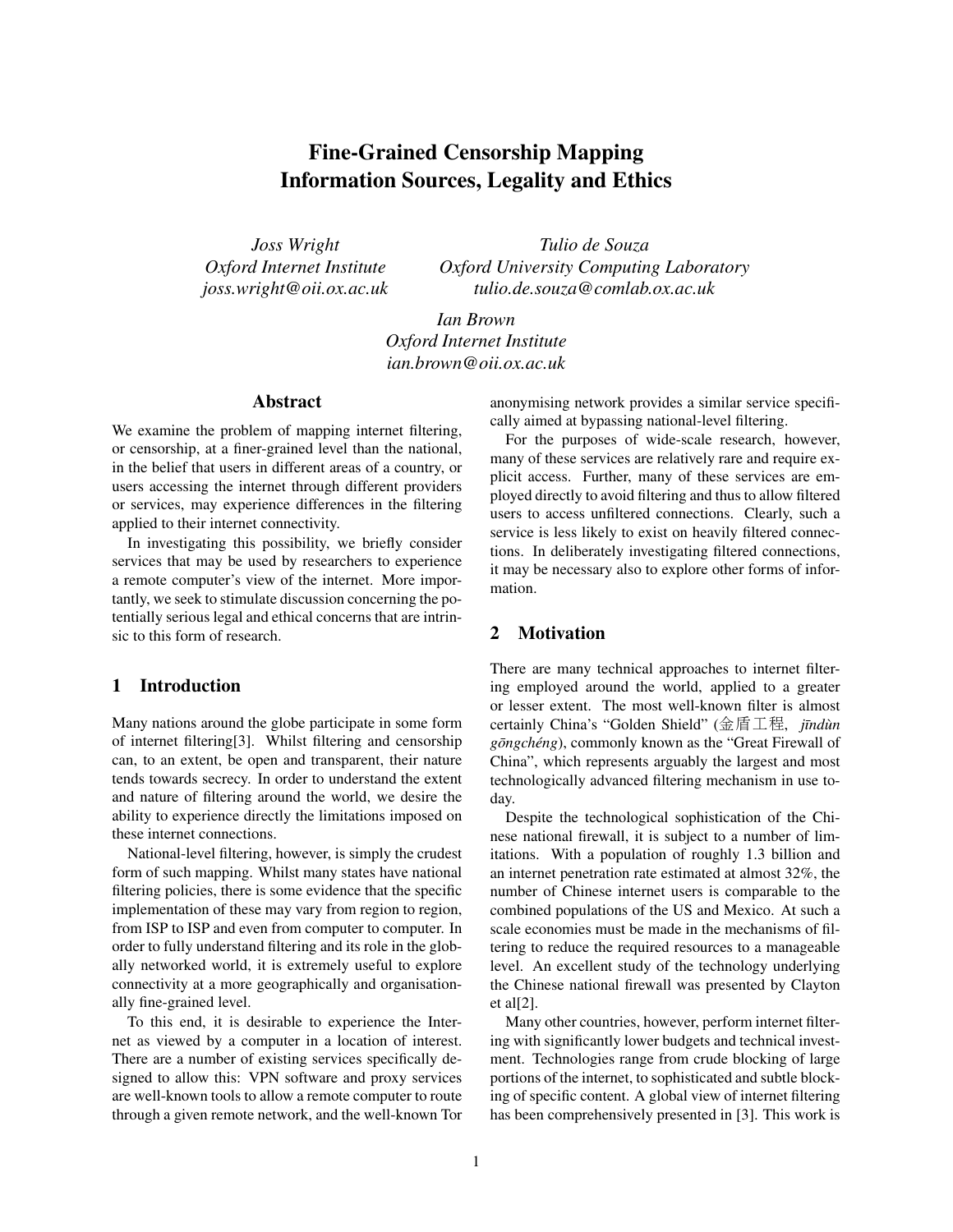notable not just for its scope, but for its focus on the sociological as well as technical aspects of filtering, covering the nature of filtered topics and the levels of state transparency in the filtering process.

At a national level, however, filtering beyond crude mechanisms is often considered infeasible due not only to computational, but also to the organisational requirements of such systems; even if sufficient technological resources are available, the dynamic nature of the internet imposes a significant administrative burden in maintaining up-to-date filtering rules.

In solving this second problem states may choose to provide broader filtering guidelines to be implemented by local authorities or individual service providers, resulting in potential differences between the filtering experienced between users in different geographical locations or those using different providers. It is also possible, and has been observed in a number of cases, that a state may deliberately choose to restrict internet services to a greater or lesser extent in certain locations as a result of unrest or disaster.

To understand the technologies employed by states in filtering the internet, and the decisions behind this filtering, we therefore see great interest in studying the extent and nature of filtering at a regional and organisational, rather than national, level. We believe that this will provide a much more sophisticated picture of filtering around the globe, and provide a valuable source of information for internet researchers.

## 3 Filtering Technologies

The development of the internet was neither carefully planned, nor accurately predicted. It has expanded through the accretion of protocols, services and applications that have been extended and improved far beyond their original purpose. As such, many of the protocols provide opportunities both for filtering technologies, and for attempts to bypass or study those technologies.

There are a number of methods applied to filter internet connections at a national level. These have been usefully categorised by Murdoch and Anderson[7] as follows:

• TCP/IP Header Filtering: IP, the Internet Protocol, is the fundamental protocol by which traffic passes across the internet, encoded in IP *packets*. Filtering may occur via inspection of the *header* of an IP packet, which details the numerical address of the packet's destination. Packets may therefore be filtered according to lists of banned destination IP addresses. This method is simple and effective, but difficult to maintain due to the potential for services to change, or to have multiple, IP addresses. This approach may also incur significant "collateral damage" in the case of services that share IP addresses, causing multiple innocent services to be blocked along with the desired target.

- TCP/IP Content Filtering: Rather than inspecting the header, a filter may search the content of traffic for banned terms. This is a far more flexible approach to filtering, allowing packets to be blocked only if the include banned keywords or the traffic patterns of particular applications. This approach is also known as *deep packet inspection*, and is known to be employed to some extent by the Chinese national firewall. Deep packet inspection can be partially defeated by using encrypted connections, however filters may choose simply to block all encrypted connections in response, or to block traffic according to identifying traffic signatures that can occur even in encrypted protocols. The most significant limitation of this approach is that inspection of traffic content comes at a significant computational cost.
- DNS Tampering: The DNS protocol maps humanreadable names to IP addresses on the internet, and is thus critical for most user-focused services such as the web. By altering DNS responses, returning either empty or false results, a filter can simply and cheaply block or redirect requests. This mechanism is simple to employ and maintain, but limits filters to entire websites, and can be relatively easy to bypass for technical users. This approach is employed by, among others, the Turkish state when blocking websites.
- HTTP Proxy Filtering: A more sophisticated approach is to pass all internet traffic through an intermediary "proxy" service that fetches and, typically, caches information for users. This is a common internet service that can be used to speed up internet connections and reduce traffic. A suitably enabled proxy can, however, employ sophisticated filtering on certain destinations, whilst leaving other connections alone. This approach can, by ignoring the majority of traffic, be efficient on a national scale while still allowing for detailed filtering similar to TCP/IP content filtering.
- Other Approaches: A variety of other means can be taken to regulate content on the internet. States can request that websites are removed from the internet, either by taking down their servers or by removing their names from the global DNS records. A state may also choose not to block a connection entirely, but to slow any connection to that site to unusable levels. At a less technical level, legal and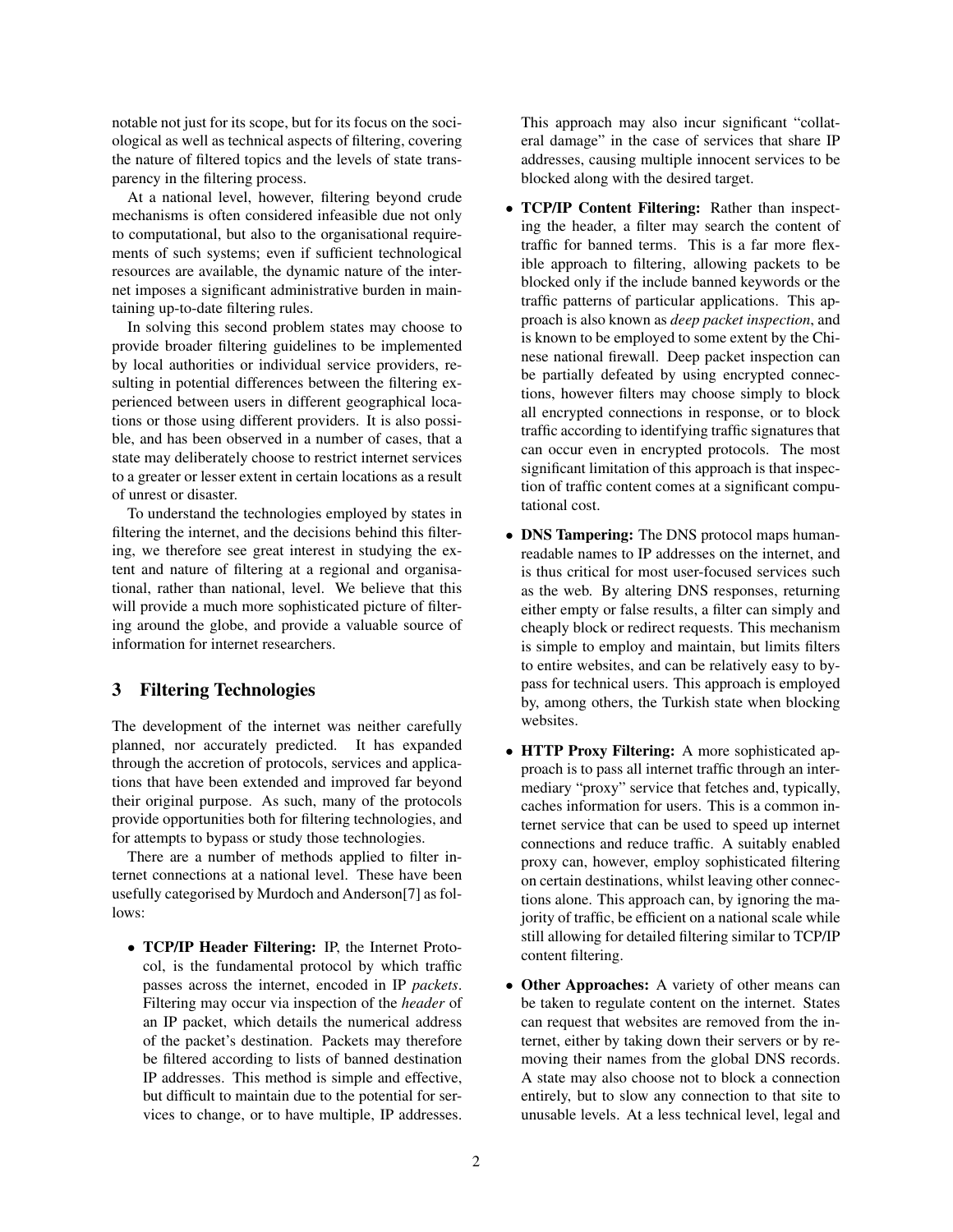social constraints can be imposed to may accessing certain services illegal or socially unacceptable.

It has been noted, in [3] that many states begin by employing IP header filtering before moving on to more sophisticated methods as citizens protest the limiting of their connections. In the case of sophisticated national-level connections it is likely that a combination of these methods will be employed in order to meet the various constraints of large-scale filtering.

## 4 Mapping Filtering

A number of projects exist that provide insight into internet censorship around the world, both from the perspective of learning which sites are filtered and from the more practical approach of bypassing filtering. The most thorough study of global internet filtering is from Deibert et al[3], who present an in-depth global study of tools and techniques of filtering. The related Herdict project[11] allows users to report apparently blocked websites, via a browser plugin, to build up a global map of filtered sites. The Alkasir project[1] combines user-based reporting of blocked content with an anti-censorship tool that attempts to penetrate such filtering.

In bypassing internet filtering, the most well-known technology is the Tor project[4], which allows users to reroute their connections through a global network of volunteer-run anonymising proxy servers. This network, originally designed to preserve the connection-level privacy of users, was found to be an excellent tool for bypassing national filtering and now invests significant resources in supporting this use. Similar tools include Psiphon[8] as well as numerous Virtual Private Network (VPN) servers that allow users to evade national filters. All of these services work in a similar manner: by rerouting a connection through a server located in a different country, the user experiences the internet as if their connection originated in that country. Thus, a user from Saudi Arabia can route their connection through a US computer and bypass all filters run by their state, at the cost of some slowing of their connection and gaining those filters, if any, imposed by the US.

From these examples, we can observe two major possibilities for studying internet filtering. The first is to ask users in a given country to report their experience, as exemplified by the Herdict project; the second is to make use of an available service, such as a Tor node, in that country to experience the filtering directly. Both of these approaches have limitations that we explore in detail below.

Fundamentally, both of the aforementioned approaches suffer from a lack of availability that we see no easy way to avoid. In requesting users to directly report their experiences, Herdict relies on reaching interested and informed users. Tor relies on technically knowledgeable users to set up relays that require both significant resources and a willingness to face potentially serious legal issues[10]. In particular, at time of writing the Tor network does not report any publicly available servers in  $China<sup>1</sup>$ .

The advantage of using a system such as Tor, Psiphon or VPN services is that they allow a researcher directly to control the flow of traffic. Sites of interest and even specific patterns of traffic can be directly sent and examined. This allows for a much more detailed examination of the technical measures employed on a given network. The approach taken by Herdict, however, cannot currently reproduce this level of sophistication. In the absence of a large network of experienced and technically capable users. user-level reporting only provides that a site appears to be unavailable, without reference to the conditions that cause the unavailability<sup>2</sup>.

In order to achieve the fine-grained mapping of filtering that we desire, there are two major points of interest beyond those commonly considered by the most wellknown current mapping projects. The first of these is the precise geographical location of a particular computer. The ability to determine the originating country of an IP address is relatively well known, and location to the level of an individual city can be achieved with some accuracy. Recent results[12] have proposed mechanisms that achieve a median accuracy of 690 metres, albeit within the US. This simple extension, we propose, would provide a valuable source of data on the applications of filtering. In many cases it is also possible to determine which organisation has been allocated any particular IP address, to the level of an ISP or major company. Both of these pieces of information can be used to build up a much more detailed view of filtering.

The second point of interest is to study, in detail, the technical nature of the filtering that is imposed on a given connection in a given location. While work has been conducted into specific methods, as in the work of Clayton et al. relating to the Chinese national filter, most largescale projects appear to be focused more on the existence of filtering rather than the details of its implementation.

#### 4.1 Extending Reporting Approaches

The approach taken by the Herdict project, which relies on volunteer participation to gather data, can be highly

<sup>1</sup>Specifically, there are no announced *exit nodes*, which would be the most feasible way to examine network filtering, reported as located on the Chinese mainland.

<sup>&</sup>lt;sup>2</sup>The Herdict project does allow a user to express their opinion as to the cause of the blocking, but in the absence of direct experimentation this data has significant limitations.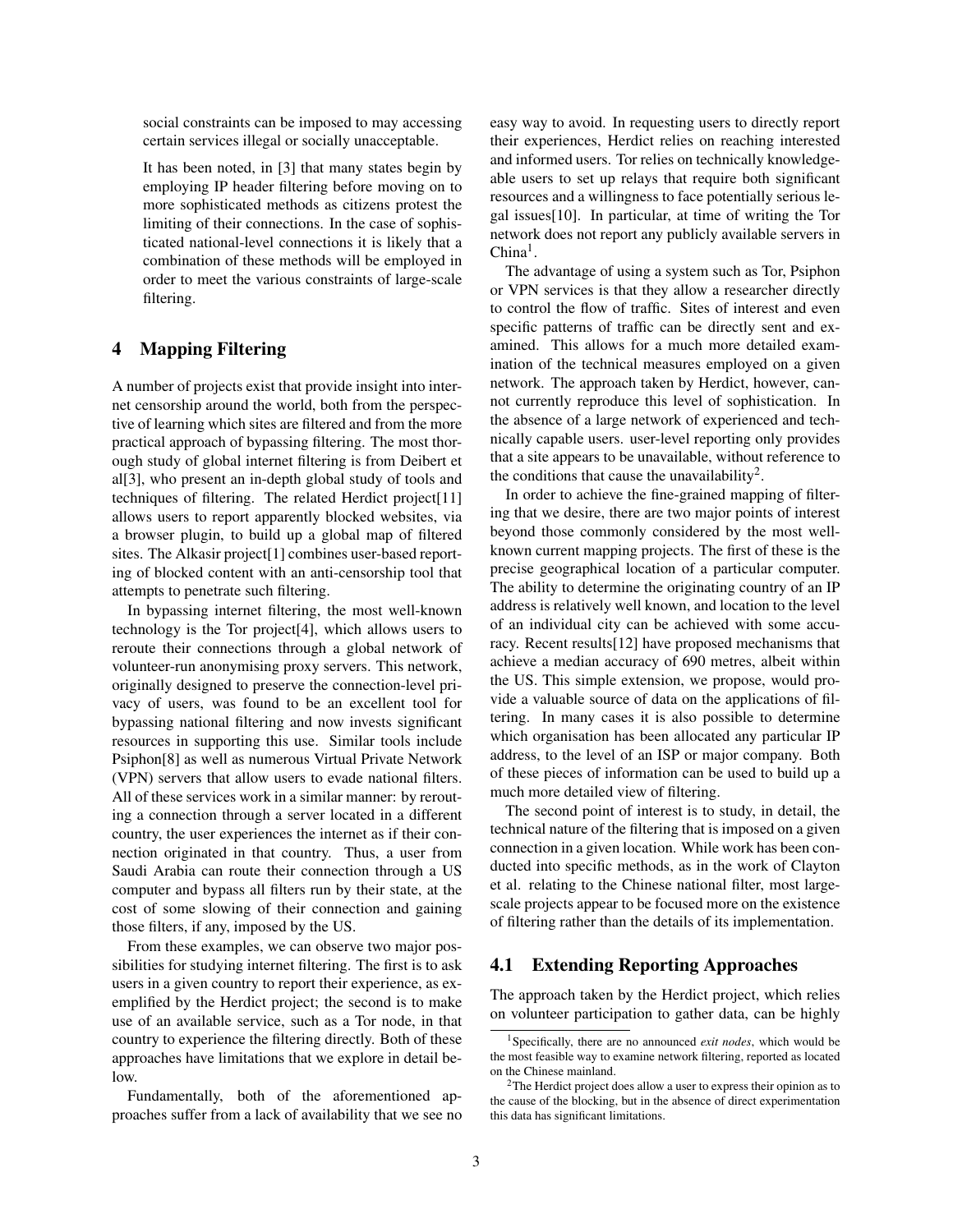effective if sufficient volunteers can be found. Herdict currently provides a webpage that attempts to direct a user's browser to load a random potentially-blocked site, and to report their experience. The project also makes available a web browser plugin that allows users to report sites that appear blocked. By focusing on the web browser environment, Herdict greatly reduce the effort required for user participation. The importance of this approach to usability, and the trust implicitly gained through the familiarity of the web browser, should not be overlooked.

This volunteer approach could naturally be extended to the use of more sophisticated tools to detect the presence of filtering automatically and, where possible, test the mechanisms employed. The detection of DNS filtering, IP blocking and even deep packet inspection is often simple enough in itself, particularly when the results of requests can be compared against reference requests made in other countries. It is, however, much more difficult to discover specifics of filtering mechanisms without direct, interactive access to the filtered network connection.

Our own experiments have resulted in a simple application that can detect a number of basic types of filtering, and has been tested on our own servers against deliberately filtered IP ranges and poisoned DNS responses. We make use of the freely-available MaxMind GeoIP database[6] to resolve IP addresses to the city level with a tolerable level of accuracy. At this point, however, our research has been limited, in part due to ethical concerns that we detail below, to proof of concept experiments for which we do not have useful results to present.

A dedicated application to detect and categorise filtering allows for a much higher level of accuracy with respect to the nature of reported filtering. Whether an effective number of users could be persuaded to run such an application is another matter. Therefore, while a standalone tool to map filtering would offer great flexibility, the barrier to entry for volunteers is potentially too high. Browser-based environments, such as JavaScript or Java applets, are likely to strike a useful balance between power and ease for end-users.

It is worth noting the Switzerland tool[9] developed by the Electronic Frontier Foundation, that aims to detect ISP-level filtering of peer-to-peer applications and violations of network neutrality principles. This tool detects many forms of network manipulation applied to an end user's connection, and offers the potential to be adapted for the purposes discussed here.

#### 4.2 Direct Information Sources

As we have seen above, obtaining direct access to filtered connections is desirable for maximum flexibility. This can be achieved through Tor, Psiphon or open VPN services, all of which are specifically design to route traffic for third parties. Although some restrictions may exist on the access to these services, they provide an excellent platform for examining filtering when available. We note above that China does not appear to have any available Tor nodes; many other nations that reportedly engage in significant filtering, which are thus of greatest interest, show similarly low availability of such services. Despite the size and success of the Tor network in achieving its goals of anonymity and anti-censorship, this lack of availability limits its use for mapping global filtering. Where available, however, it is arguably the most powerful tool available to us. Similar services to Tor, including open VPNs, suffer from similar lack of scale to a far greater extent.

It is worth considering, therefore, if common services exist that allow for indirect exploration of filtering. The most obvious of these are DNS servers; these are widely available across the internet, often as an open service available to any users that choose to connect to them, and run a distinctive service that can be easily discovered. Their involvement in one of the major types of filtering, namely DNS poisoning, makes this particular type of filtering trivial to detect across much of the globe – one can simply connect to a DNS server in a locality where filtering is suspected and make DNS requests. If inconsistent results are found then these can be compared against reference requests from a trusted, non-filtered DNS server.

There are a small number of other well-known internet services that can be made to relay connections for a third party, although these are not typically common enough to allow for broad-scale research. Certain IRC servers, open shell access through telnet or SSH, open mail relays and various others offer the potential, however their scarcity and the difficulty of discovery make them a poor avenue of enquiry.

If we consider more legally and ethically questionable methods, there are a number of protocols that have the potential to be "repurposed" for the detection of filtering. Peer-to-peer filesharing networks result in large networks of home PCs running services that are accessible from any computer and that are themselves designed to connect to, and relay for, third parties. While these are unlikely to offer the flexibility of services such as Tor, there are several protocols, such as BitTorrent, that are amenable to this form of information gathering. It is worth highlighting at this point that such deliberate misuse of a service is likely to fall foul of the law in many jurisdictions, whilst simultaneously opening the operator of the service to potential repercussions if their connection is detected attempting to access banned content.

We find it impossible to resist mentioning a possibility open to those willing to throw law and ethics aside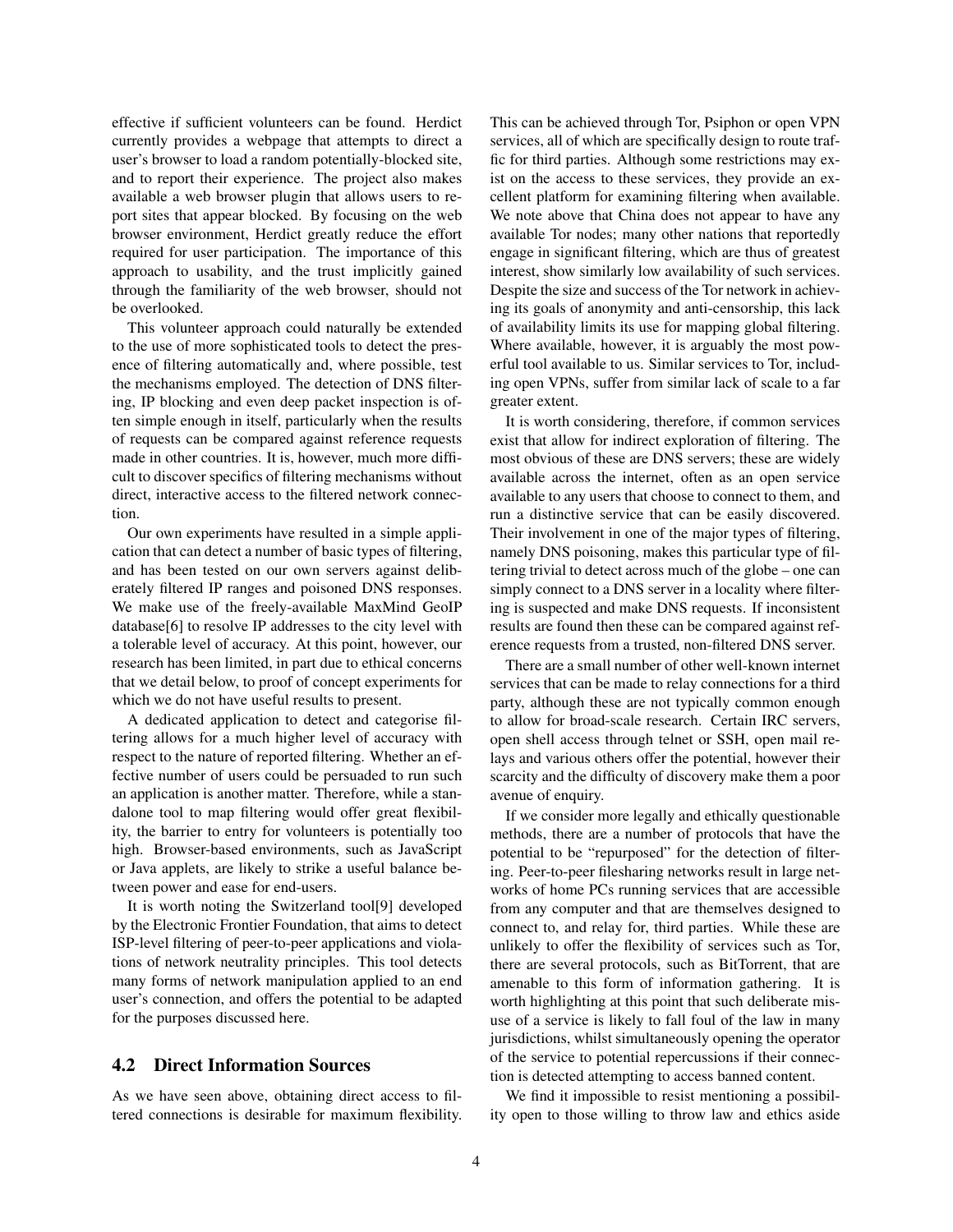entirely: many modern computer viruses exist solely to create networks of infected, or "zombie", PCs that can be entirely controlled from a central location. These captive systems are typically used, for the benefit of organised criminals, to send high volumes of spam emails or to blackmail organisations through denial-of-service attacks on their networks. Gaining access to such a botnet, some of which have been known to comprise tens of million PCs distributed across the globe[5], would provide an impossibly rich platform for these, and many other, network experiments.

## 5 Ethics and Legality

While many technical approaches, and challenges, exist for mapping global filtering, there are a number of serious legal and ethical issues to be faced with performing this research.

We have already mentioned that deliberate misuse of a network service may be illegal in many jurisdictions, and such misuse without a user's consent may well be considered unethical. Even when using openly available and general-purposed services, however, there are serious considerations when attempting to access blocked content via a third party.

In many situations, a user is unlikely to face repercussions for being seen to be attempting to access blocked content. The scale of internet use, even in smaller countries with low internet penetration rates, is simply too high for there to be serious policing of users who request filtered content. It is likely that, in the vast majority of cases, such attempts may not be logged at all. However, users in specific contexts may be put at risk.

The legality of attempting to access filtered content is also a concern. Many nations have somewhat looselydefined computer crime laws, and often prefer to prosecute crimes involving computers under existing legislation rather than through creation of new laws. The legal status of attempting to access blocked content, however, and of attempting to bypass such blocks is not something a researcher can afford to ignore.

From the point of view of a researcher, these concerns are exacerbated by two factors: the concentrated attempts to access filtered content that is caused by a detection tool, and the wide variety of laws and social conventions that exist around the globe.

By their nature, the filtering detection mechanisms that we have discussed, and any that we can feasibly imagine, detect filtering by attempting to access filtered content: by requesting websites or IP addresses that are known, or are believed or likely, to be banned. As we have stated above, it would be largely impractical for a state to take note of every blocking action taken by their filter. It is possible, however, that sufficiently highvolume requests for banned content may be considered worthy of further action. A user innocently aiding a researcher in mapping their national filter, resulting in their computer suddenly attempting to connect to all forms of banned content, may find themselves under very unwelcome scrutiny.

It is also of great concern that a researcher not cause a user to unwittingly break the law with respect to the content that they direct a user to access. With the wide global variance in law, great care would have to be taken that a censorship tool not attempt to access content that was directly illegal. Pornography, particularly with respect to those under the local age of legal consent, *lese ` majeste´* and insults to religion are all sensitive issues that vary widely between cultures.

Volunteers that participate in research of this nature by running a filtering detection tool must do so having been fully informed as to the nature of the tool and the potential risks involved. From this perspective there is a significant added burden on the researcher to state to the participant, who may well not have any significant level of technical expertise, what the tool will do and what particular risks they run.

In the case of relay services, such as Tor or Psiphon, consideration must be given to the safety and security of the user operating the service. Due to their nature these services are frequently abused, and operators of such services must be prepared to defend their operation of the service. The Tor Project, in particular, invests significant efforts in education both for operators and for users. This does not, however, reduce the burden on a researcher taking advantage of such a service to ensure that they do not harm or endanger the operator through their actions.

## 6 Conclusions

We propose that it is in general false to consider internet filtering as an homogeneous phenomenon across a country, and that the practicalities of implementing a filtering regime are likely to result in geographical and organisational differentiation between the filtering experienced by users. We believe that the study of these differences are of great interest in understanding both the technologies and the motivations behind filtering, and propose a number of mechanisms that could be employed to gain this understanding.

However despite the existence of a number of technological and social avenues to aid in this research, we see a number of serious legal and ethical concerns that must be thoroughly considered in order to undertake broad-scale research of this nature. Beyond the more obvious pitfalls of misusing third-party services in an attempt to conduct this research, there are more subtle issues. The necessity